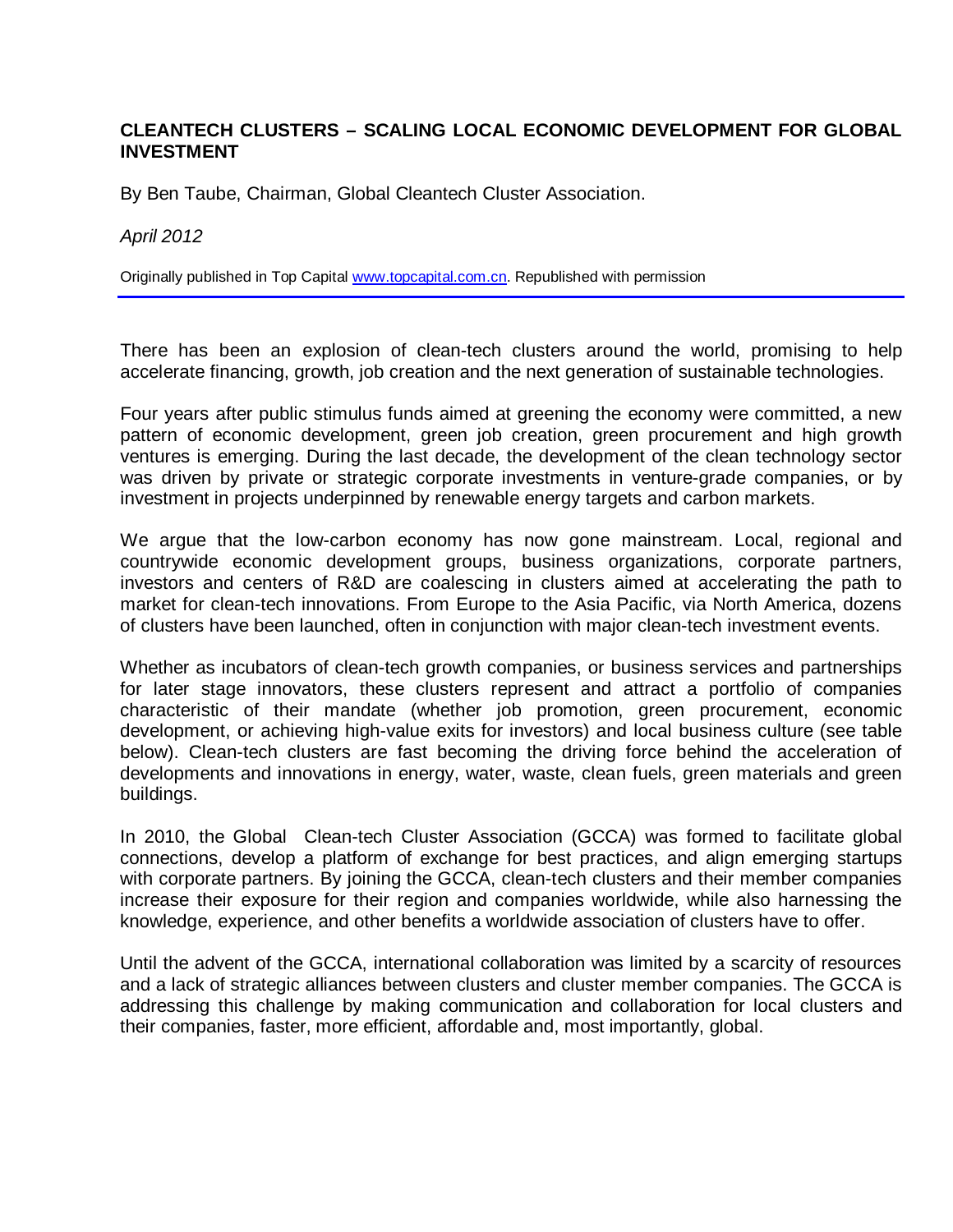| <b>Region</b>                                                          | <b>Country</b>     | <b>Clusters</b>                                              | <b>Cluster Type</b>                               | <b>Cluster size</b><br>(companies)          | <b>Investment</b><br>(general)                                                                                                                                                                                                                            | <b>Company Investment (if</b> |  |  |  |  |           |                                                                                              |                                                      |
|------------------------------------------------------------------------|--------------------|--------------------------------------------------------------|---------------------------------------------------|---------------------------------------------|-----------------------------------------------------------------------------------------------------------------------------------------------------------------------------------------------------------------------------------------------------------|-------------------------------|--|--|--|--|-----------|----------------------------------------------------------------------------------------------|------------------------------------------------------|
|                                                                        |                    |                                                              |                                                   |                                             |                                                                                                                                                                                                                                                           | known)<br>A VC PE D           |  |  |  |  |           |                                                                                              | <b>Technology Focus</b>                              |
|                                                                        |                    |                                                              |                                                   |                                             |                                                                                                                                                                                                                                                           | G.                            |  |  |  |  | <b>SI</b> | <b>PF</b>                                                                                    |                                                      |
| <b>North</b><br><b>America</b>                                         | <b>USA</b>         | Washington Clean Technology Alliance (Seattle, Washington)   | <b>Business</b>                                   | 90                                          |                                                                                                                                                                                                                                                           |                               |  |  |  |  |           |                                                                                              | CleanTech general                                    |
|                                                                        |                    | Environmental Business Cluster (San Jose, Califiornia)       | Business, incubator, econ.dev                     | 28                                          |                                                                                                                                                                                                                                                           |                               |  |  |  |  |           |                                                                                              | CleanTech general                                    |
|                                                                        |                    | Watershed Capital Group (Atlanta, Georgia)                   | Investor                                          | 30                                          |                                                                                                                                                                                                                                                           |                               |  |  |  |  |           |                                                                                              | CleanTech general                                    |
|                                                                        |                    | CleanTech San Diego (California)                             | Business, research, Investor                      | 800                                         |                                                                                                                                                                                                                                                           |                               |  |  |  |  |           |                                                                                              | Solar, fuels, efficiency, transport., grid, storage  |
|                                                                        |                    | Portland Development Commission (Oregon)                     | Economic development                              | <b>NA</b>                                   |                                                                                                                                                                                                                                                           |                               |  |  |  |  |           |                                                                                              | Solar, wind, efficiency, transport., green buildings |
|                                                                        |                    | CleanTech Alliance Mid-Atlantic (Philadelphia, Pennsylvania) | Economic development                              | 450                                         | ublic /private                                                                                                                                                                                                                                            |                               |  |  |  |  |           |                                                                                              | Energy, transportation, advanced materials           |
|                                                                        |                    | Akron Global Business Accelerator (Ohio)                     | Business, incubator                               | 52                                          |                                                                                                                                                                                                                                                           |                               |  |  |  |  |           |                                                                                              | Waste-to-energy                                      |
|                                                                        |                    | Clean Technology and Sustainable Industries (Austin, Texas)  | Business, incubator, research, investor           | 200                                         |                                                                                                                                                                                                                                                           |                               |  |  |  |  |           |                                                                                              | CleanTech general                                    |
|                                                                        |                    | New England Clean Energy Council (Boston)                    | Economic development                              | 400                                         |                                                                                                                                                                                                                                                           |                               |  |  |  |  |           |                                                                                              | Renerable energy, storage                            |
|                                                                        |                    | NYC Acre (New York City)                                     | Business, incubator, research                     | <b>NA</b>                                   | ublic/private                                                                                                                                                                                                                                             |                               |  |  |  |  |           |                                                                                              | Cleantech, renewables                                |
|                                                                        |                    | CleanTech Los Angeles (California)                           | Business, incubator, research, investor           | <b>NA</b>                                   |                                                                                                                                                                                                                                                           |                               |  |  |  |  |           |                                                                                              | Vehicles, renewables, water, infrastructure          |
|                                                                        |                    | Colorado Cleantech Industry Association (Denver)             | Business, research, Investor                      | 200                                         |                                                                                                                                                                                                                                                           |                               |  |  |  |  |           |                                                                                              | Energy efficiency, renewables                        |
|                                                                        |                    | Chicago Clean Energy Alliance (Illinois)                     | <b>Business</b>                                   | <b>NA</b>                                   | ublic/private                                                                                                                                                                                                                                             |                               |  |  |  |  |           |                                                                                              | CleanTech general                                    |
|                                                                        |                    | CleanTech Center Syracuse (New York)                         | Business, incubator, research                     | <b>NA</b>                                   |                                                                                                                                                                                                                                                           |                               |  |  |  |  |           |                                                                                              | Energy, fuels, grid, buildings, transportation       |
|                                                                        | Canada             | EcoTech Quebec (Montreal, Quebec)                            | Business, Research, Investor                      | 320                                         |                                                                                                                                                                                                                                                           |                               |  |  |  |  |           |                                                                                              | CleanTech general                                    |
|                                                                        |                    | GreenTech Exchange (Vancouver, British Columbia)             | <b>Business</b>                                   | <b>NA</b>                                   |                                                                                                                                                                                                                                                           |                               |  |  |  |  |           |                                                                                              | CleanTech general                                    |
|                                                                        |                    | MaRS Discovery District (Toronto)                            | Incubator                                         | <b>NA</b>                                   |                                                                                                                                                                                                                                                           |                               |  |  |  |  |           |                                                                                              | CleanTech general                                    |
| <b>Europe</b>                                                          | <b>France</b>      | CD2E (Loos-en-Gohelle)                                       | Business, incubator, research, investor           | 550                                         | <sup>-</sup> DI, state                                                                                                                                                                                                                                    |                               |  |  |  |  |           |                                                                                              | CleanTech general                                    |
|                                                                        |                    | French CleanTech (Lyon)                                      | Business, investor                                | 360                                         |                                                                                                                                                                                                                                                           |                               |  |  |  |  |           |                                                                                              | CleanTech general                                    |
|                                                                        | <b>Italy</b>       | Progetto Manifattura (Trento)                                | Incubator                                         | 20                                          |                                                                                                                                                                                                                                                           |                               |  |  |  |  |           |                                                                                              | Green buildings                                      |
|                                                                        | <b>Netherlands</b> | Amsterdam Ecocluster                                         | Economic development                              | <b>NA</b>                                   | Public/private                                                                                                                                                                                                                                            |                               |  |  |  |  |           |                                                                                              | CleanTech                                            |
|                                                                        |                    | CleanTech Business Club (Rotterdam)                          | Business, investor                                | 46                                          |                                                                                                                                                                                                                                                           |                               |  |  |  |  |           |                                                                                              | CleanTech                                            |
|                                                                        | <b>Denmark</b>     | Copenhagen Cleantech cluster                                 | Economic development                              | 27                                          |                                                                                                                                                                                                                                                           |                               |  |  |  |  |           |                                                                                              | Smart cities                                         |
|                                                                        | <b>UK</b>          | Ecoconnect CIC (London)                                      | Business, investor                                | 12                                          |                                                                                                                                                                                                                                                           |                               |  |  |  |  |           |                                                                                              | CleanTech                                            |
|                                                                        |                    | UK CEED (Peterborough)                                       | Economic development                              | 380                                         | ublic/private                                                                                                                                                                                                                                             |                               |  |  |  |  |           |                                                                                              | Energy, water, water, green buildings                |
|                                                                        | Germany            | CleanTech NRW (Leverkusen)                                   | Economic development                              | 94                                          | ublic/private                                                                                                                                                                                                                                             |                               |  |  |  |  |           |                                                                                              | CleanTech                                            |
|                                                                        | <b>Ireland</b>     | The Green Way (Dublin)                                       | Economic development                              | 200                                         |                                                                                                                                                                                                                                                           |                               |  |  |  |  |           |                                                                                              | Energy                                               |
|                                                                        | <b>Austria</b>     | EcoWorld Styria (Graz)                                       | Business, incubator, research, investor           | 175                                         |                                                                                                                                                                                                                                                           |                               |  |  |  |  |           |                                                                                              | CleanTech                                            |
|                                                                        | <b>Belgium</b>     | Flanders CleanTech (Oostende)                                | <b>Business</b>                                   | 500                                         | ublic/private                                                                                                                                                                                                                                             |                               |  |  |  |  |           |                                                                                              | CleanTech general                                    |
|                                                                        | Switzerland        | Swiss CleanTech (Zurich)                                     | Economic development                              | 280                                         | ublic/private                                                                                                                                                                                                                                             |                               |  |  |  |  |           |                                                                                              | CleanTech general                                    |
|                                                                        | <b>Finland</b>     | Finnish CleanTech Cluster (Lahti)                            | Business, incubator, research                     | 400                                         |                                                                                                                                                                                                                                                           |                               |  |  |  |  |           |                                                                                              | Green materials, waste to energy, water              |
| Asia-<br>Pacific                                                       | <b>Australia</b>   | Australian CleanTech Network                                 | Business, research                                | 700                                         | Public/private                                                                                                                                                                                                                                            |                               |  |  |  |  |           |                                                                                              | CleanTech general                                    |
|                                                                        | <b>New Zealand</b> | Grow Wellington                                              | Economic development                              | 15                                          |                                                                                                                                                                                                                                                           |                               |  |  |  |  |           |                                                                                              | CleanTech general                                    |
|                                                                        | <b>Singapore</b>   | Singapore Sustainability Alliance                            | Economic development                              | <b>NA</b>                                   | ublic /private                                                                                                                                                                                                                                            |                               |  |  |  |  |           |                                                                                              | Sustainability, Green IT, management                 |
|                                                                        | <b>South Korea</b> | CleanTech Korea (Seoul)                                      | <b>Business</b>                                   | <b>NA</b>                                   |                                                                                                                                                                                                                                                           |                               |  |  |  |  |           |                                                                                              | Solar, green chemistry                               |
|                                                                        |                    |                                                              |                                                   |                                             |                                                                                                                                                                                                                                                           |                               |  |  |  |  |           |                                                                                              |                                                      |
| As of 01/2012. For details on each cluster see www.globalcleantech.org |                    |                                                              | Economic development = publicly<br>inanced entity | $NA = not$<br>available or not<br>disclosed | $P$ ublic/private = no specific funding type indicatedG =<br>rants; $A =$ angel funding; $VC =$ venture capital; $PE =$<br>$\text{private equity}$ ; $D = \text{debt financing}$ ; $SI = (\text{corporte})$<br>strategic investing; PF = Project finance. |                               |  |  |  |  |           | CleanTech general =no specific focus is indicated,<br>or all cleantech domains are supported |                                                      |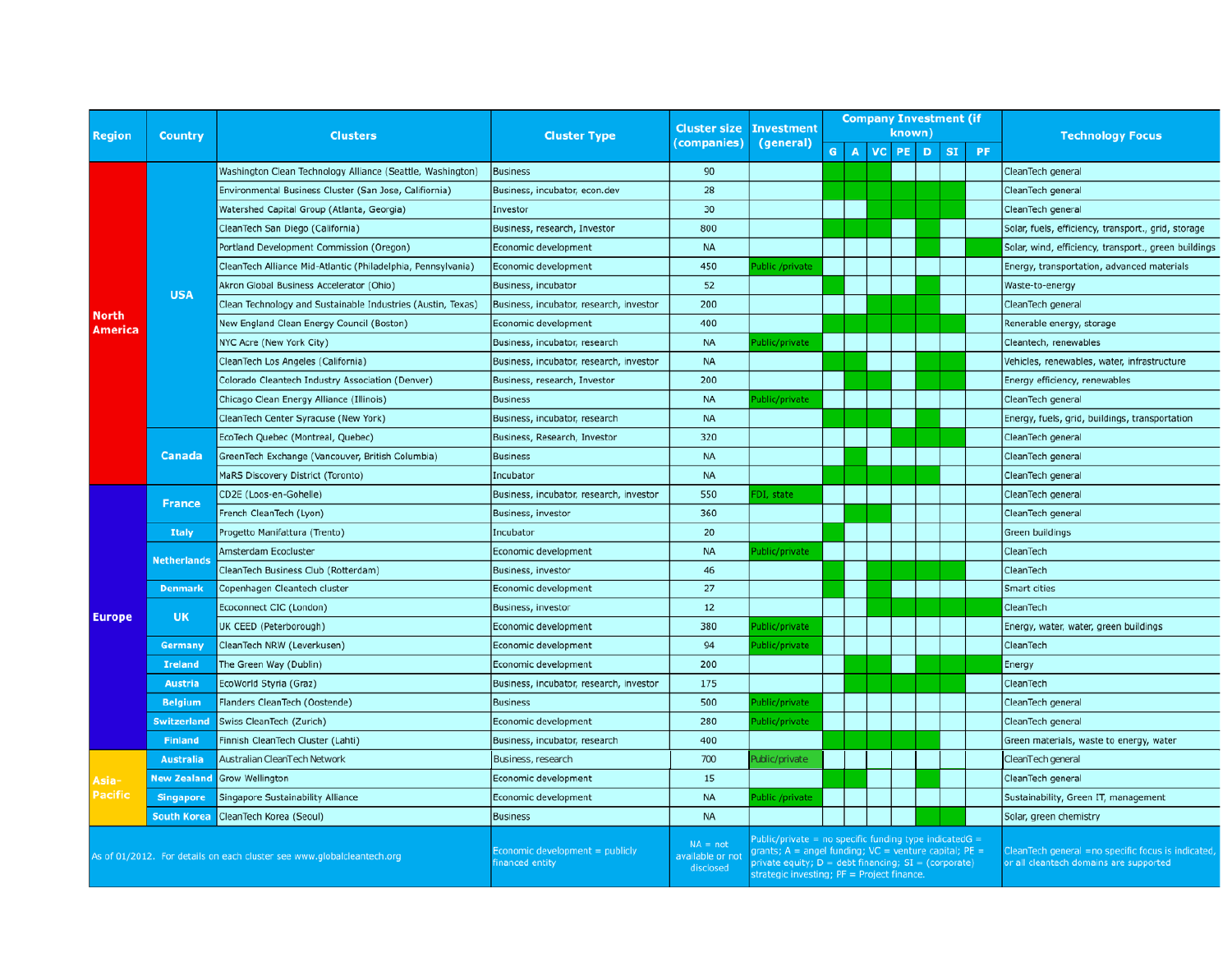# *CleanTech Clusters help Cleantech Investors***.**

Like mutual funds, the portfolio of companies within each cluster represents a spectrum of deals that are currently investable, or that may be investable in future, whether seed and venture, debt, strategic, project or public finance. Growing interest in clean technology has drawn aggregate cluster company investments upwards of \$200 million, with individual investments in the sub-\$50 million range. The following serve to illustrate the value of cluster companies to a wide range of investor types:

- Ice Energy, a grid storage company in the Colorado cluster received series C investment of \$24 million from VC and PE investors;
- CleanTECH San Diego's EcoATM, an electronics recycling company received a private equity round of \$14.4 million;
- Finnish CleanTech's Chempolis, a biomaterials company, established a debt/project finance-funded joint venture valued at \$40 million in China's Henan Province to construct a biorefinery, producing 160,000 tons of non-wood papermaking fibres and biochemicals;
- Dublin's cluster company Open Hydro, a manufacturer of marine turbines for tidal energy production, received a nearly \$20 million strategic investment from DCNS; and
- Viridity Energy (CleanTech Alliance MidAtlantic), a smart grid demand response technology company for institutional customers, received a series C corporate VC round from General Electric.

Indeed, the seven clusters which track investment in member companies estimate that close to \$ 800 million was invested in 2010–11 as the result of cluster efforts, a figure which, if replicated across the GCCA cluster universe, would suggest an aggregate exceeding \$3 billion.

During the last few years, the CleanTech group has reported on the increasing trend of corporate strategic and venture investments in clean-tech companies. Clusters are capitalizing on this trend, engaging companies like Veolia Environnement, Siemens, IBM and Bosh and many others to accelerate the integration of cleantech innovators in new business practices. Particularly active in this space are the Australian CleanTech Network, swisscleantech, CleanTECH San Diego, the Finnish CleanTech Cluster, EcoTech Quebec, the Singapore Sustainability Alliance and An tSlí Ghlas.

The GCCA, in partnership with CleanTech Acceleration Partners, an investment strategy consultancy, piloted an investment grade stress test (equity capital investable, other form of capital, or non-investable at this time, needing restructuring) as a part of its annual Later Stage Award evaluation, based on the KeyStone Compact™ method. Developed at the Zell-Lurie Institute for Entrepreneurial Studies at the University of Michigan, companies are screened in a two-stage process (see inset; numbers based on estimated nominations for the 2012 Later



Stage Award). The first screen assesses the company's positioning for value capture based on the industry value chain, and market-entry strategy. The second screen quantifies the upside potential of investment given typical exits and investment rounds or capital required.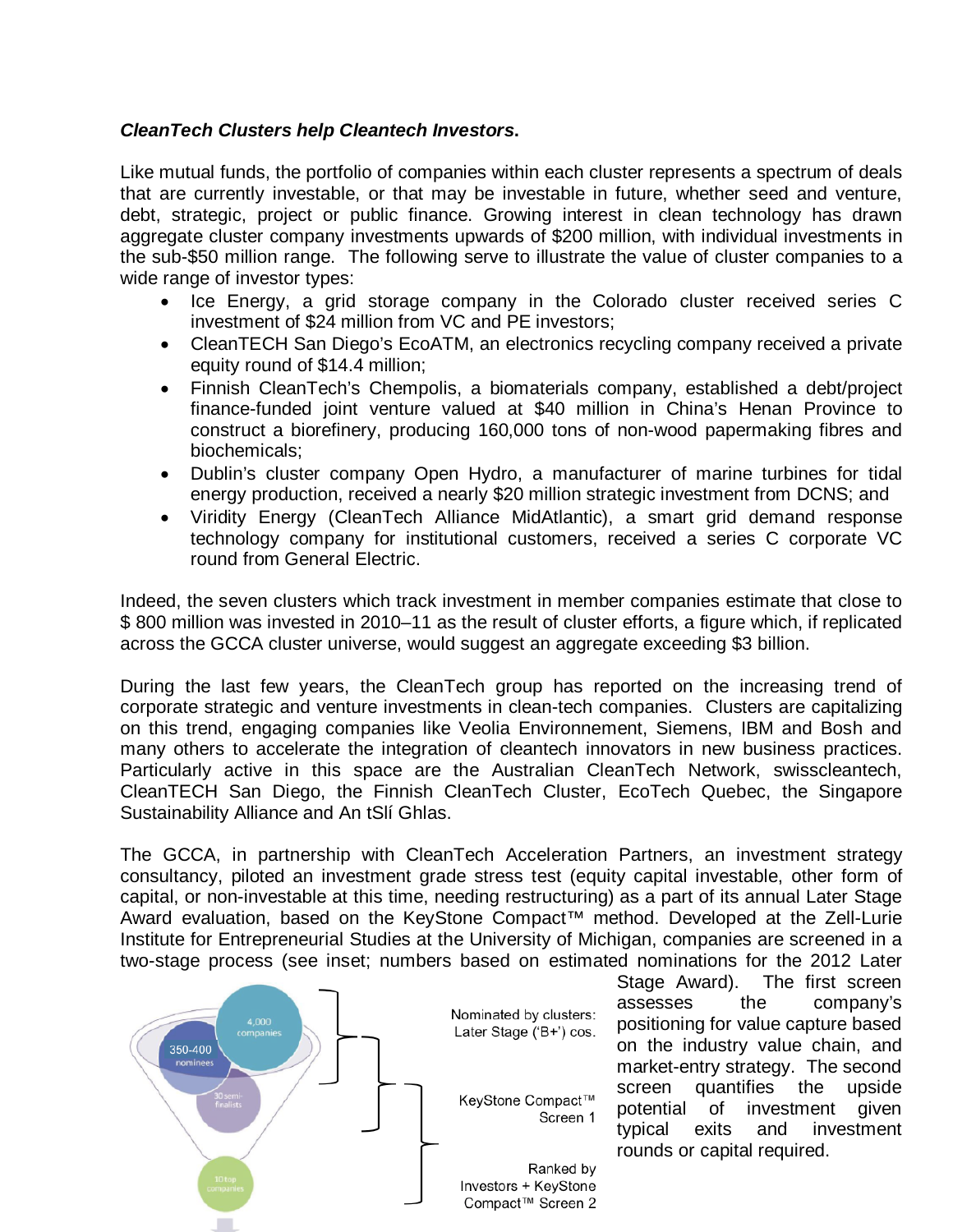Of the 185 companies (see pie chart for distribution across CleanTech sectors) nominated by the 28 leading GCCA clusters in 2011, 30 were screened for investment grade. Based on investor IRR expectations, 45% of companies were deemed VC or PE grade, and 5% of the scale and potential to deliver project finance returns. All other companies were screened out as requiring a different form of investment capital.



The following finalists in ten sector categories, ranging from solar and wind, to water, green buildings and new materials were selected by GCCA investor judges, with \$3.5 billion of cleant[ech capital under manage](http://www.imperativeenergy.ie/)ment, for 'best in class' awards.

- Biofuels Imperative Energy a bioenergy pr[oject developer with](http://www.albeotech.com/) 35 active installations - www.imperativeenergy.ie.
- [Energy Efficien](http://www.beneq.com/)cy/Green Buildings Albeo Technologies a leading manufacturer of white-LED lighting systems for general illumination - www.albeotech.com.
- New Materials Beneq a supplier of equipment and coating technology [www.beneq.com.](http://www.openhydro.com/)
- Renewable Energy Open Hydro an Irish tidal energy technology company with a project portfolio spanning the USA, Canada, France, Scotland and the UK www.op[enhydro.com.](http://www.solaris-synergy.com/)
- Solar Solaris Synergy developer of a low-cost concentrating photovoltaic (CPV) [system designed to](http://www.powergenix.com/) float on water surfaces, utilizing inexpensive, easy-to-manufacture platforms - www.solaris-synergy.com.
- Stor[age/Smart Grid –](http://www.sam-group.com/) PowerGenix the leading developer of Nickel-Zinc (NiZn) batteries - www.powergenix.com.
- Transportation [SAM Group](http://www.newalta.com/) developed, built and launched the electric vehicle Sam EV II - www.sam-group.com.
- Waste Newalta [Canada's leading](http://www.rentricity.com/) industrial waste management and environmental [services company](http://www.moventas.com/) - www.newalta.com.
- Water Rentricity recovers energy from excess water pressure in pipes to produce renewable electricity - www.rentricity.com.
- Wind Moventas one of the largest manufacturers of wind turbine gears in the world www.moventas.com.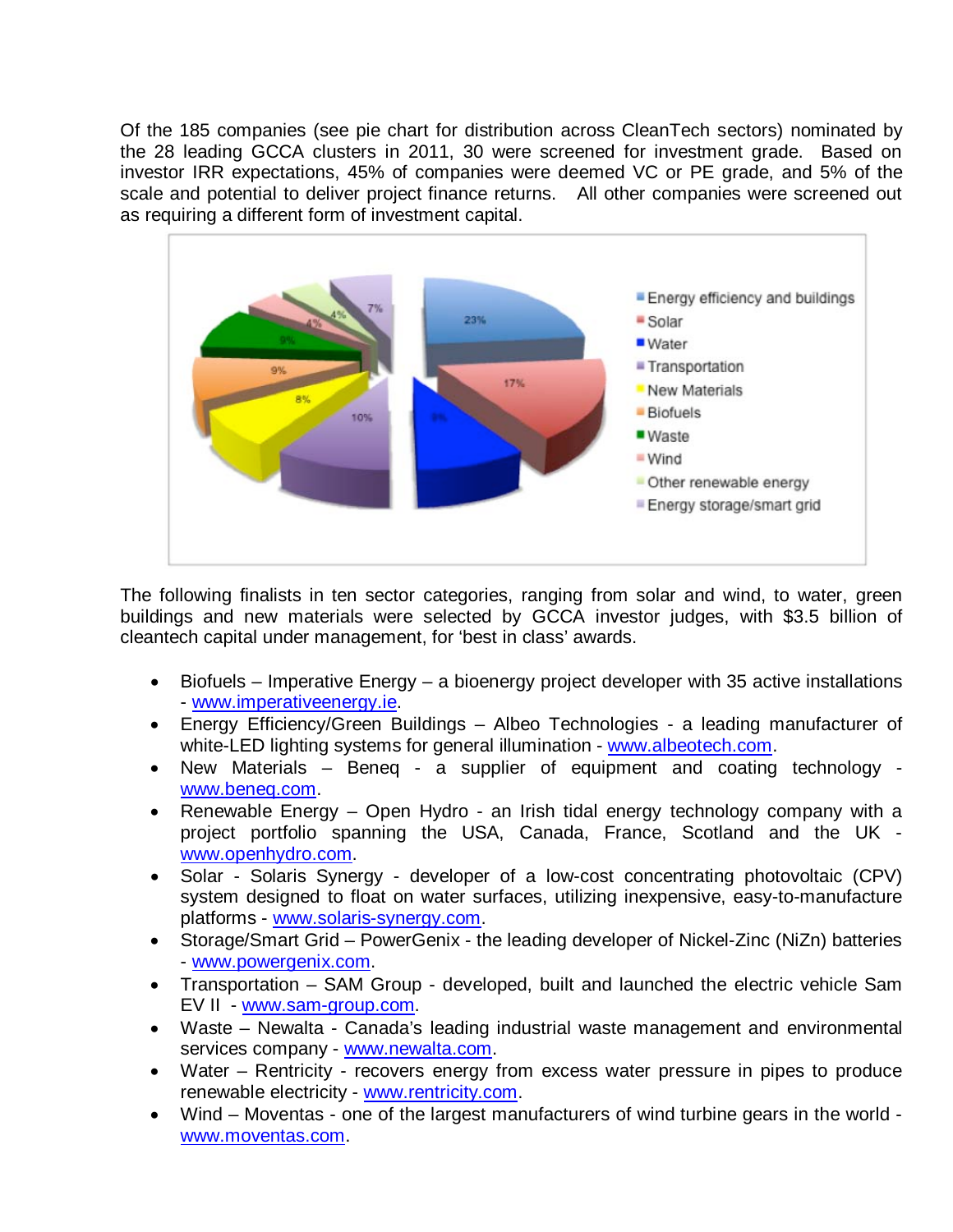# *Assessing Cleantech Investment Value: the KeyStone Compact™*



The KeyStone Compact™ is a scalable analytical tool that integrates business fundamentals with tacit knowledge gained from successful serial entrepreneurs and investors. Its value lies in the data-driven approach to progressively and rigorously assess the potential value capture and investability of new ventures and later stage companies. At its core, the assessment tools that make up the KeyStone Compact™ provide a quantitative stress test and repositioning methodology for new ventures, existing ventures seeking renewal or equity investment, or economic development sectors in need of company portfolio balancing. Iterating through the two assessment frameworks (Positioning for Value Capture, PVC and Profiting from Capabilities, PFC; see left and right diagram respectively) answers four key questions:

- (i) is the venture or the industry sector portfolio able to leverage its capabilities in a way that creates value?
- (ii) is the venture or industry sector portfolio strategically positioned to be able to capture a portion of this created value?
- (iii) is the venture or the sector portfolio attractive to outside investors?
- (iv) is this venture or sector portfolio strategically aligned with broader organizational goals such as economic development?

The method has been applied to over 500 companies in CleanTech, space science, biotech, ICT, social ventures, biomedical devices and consumer products.

Based on PVC, all companies are subjected to bottom-up analysis in their value system and are assigned a preliminary KeyStone Score™ as follows:

- 1. No capturable value;
- 2. Niche business;
- 3. License opportunity;
- 4. Strategic partnership;
- 5. Strong new business potential.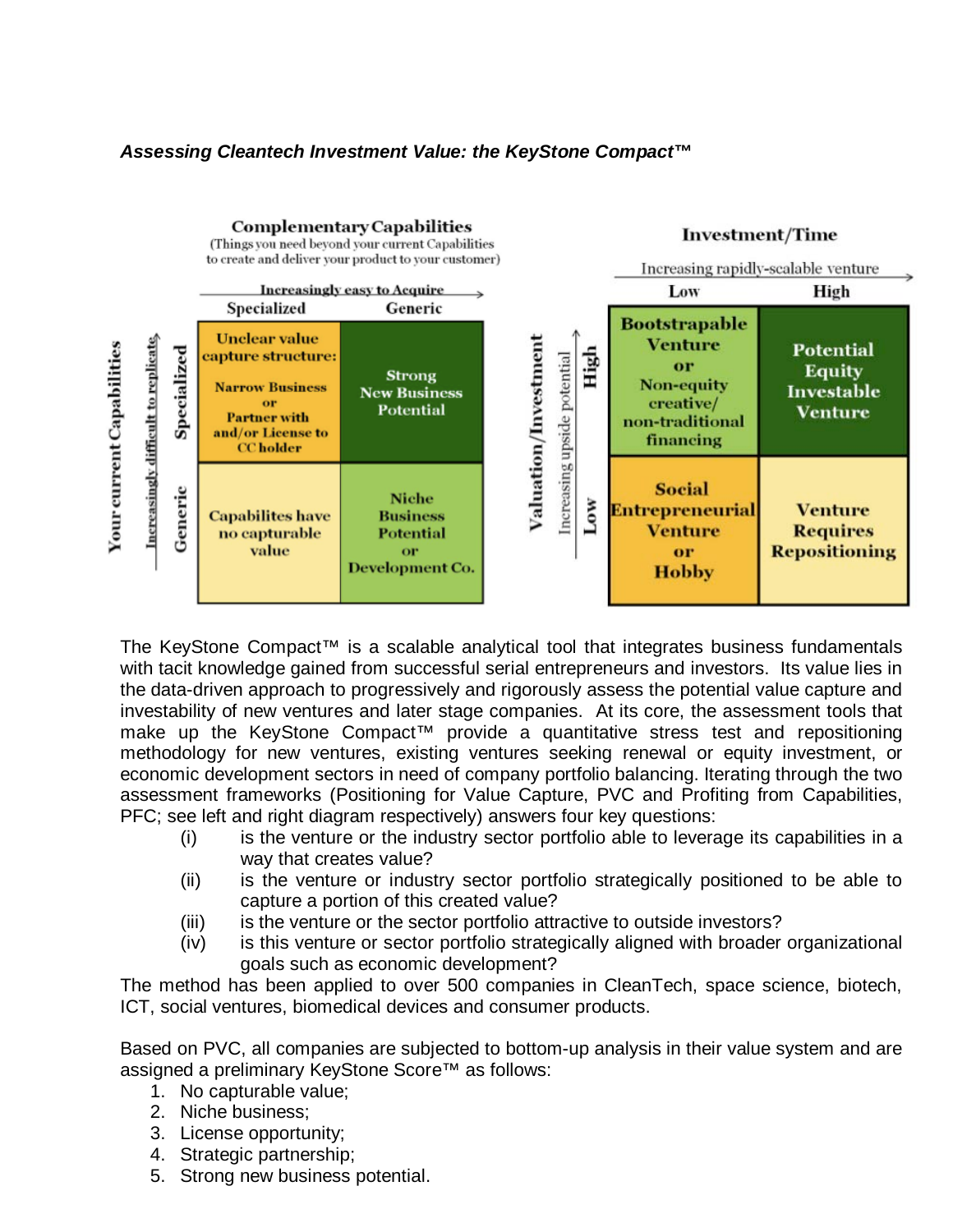Only companies with scores 3-5 are carried forward to the PFC analysis. Again, either using screening level or in depth analysis, the PFC maps the company in the 'upside potential' to 'time to scale' space, resulting in four quadrants:

- social venture or hobby,
- not investable (requiring repositioning),
- bootstrappable or non-equity financing, and
- potential equity finance.

Of importance in this map is the valuation-over-investment ratio, and the investment-overtime ratio, which determines capital required and time frames over which this investment is needed. This information is analyzed using a proprietary financial model to develop the scale and projections for value capture, and investment required. Research to date indicates that the KeyStone Score™ is strongly correlated to returns on invested capital, and future valuation of the company. Only companies in the top two quadrants are generally retained for full business design and assessment, though social ventures are considered as well. Companies in the lower two quadrants of either diagram can be repositioned and restructured ('getting to plan B'), using bottom up data acquisition and analysis.

#### Case Study: Open Hydro

Open Hydro designs and manufactures marine turbines to generate renewable energy from tidal streams. The company's vision is to deploy farms of tidal turbines under the world's oceans silently and invisibly generating electricity at no cost to the environment. The electricity produced is renewable since it relies on tides that are created by the gravitational effect of the sun and moon. Through this innovative technology, Open Hydro extracts energy in an economically viable and environmentally sensitive manner.

The key aspects of the PVC assessment are:

- the company's Open-Center Technology is unique and covered by a suite of worldwide patents;
- at this stage of marine energy development, there is still competition for standard designs, and no dominant business model has emerged. Integrators and operators currently capture most of the value as they control the distribution point of electricity to the grid;
- market scale is very large but market access depends on effective partnerships;

Following this analysis, Open Hydro was given a PVC KeyStone Score™ of 4, which represents high potential, the need for partnerships and an uncertain value capture-position.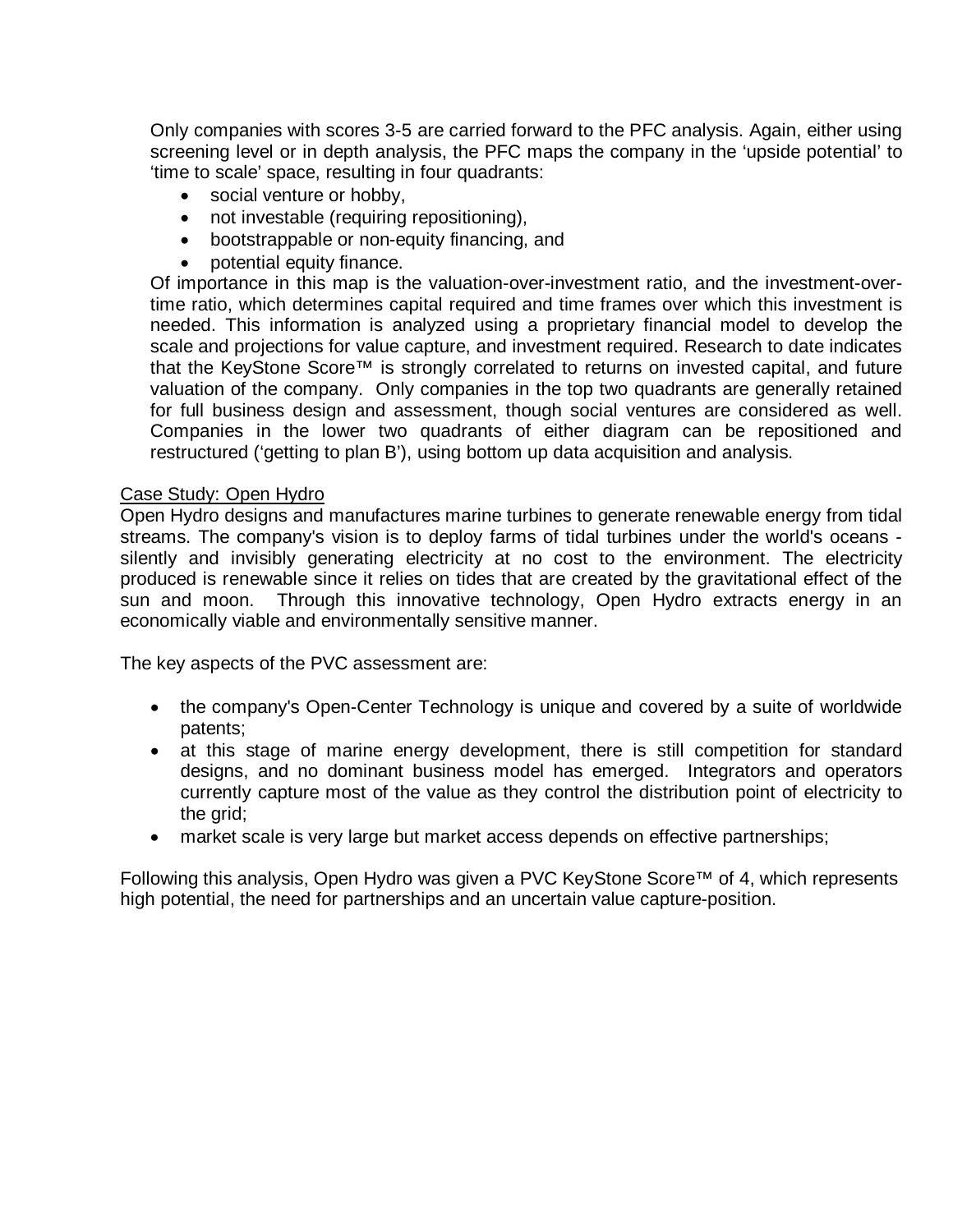## *Clusters Help Portfolio Companies***.**

No two clusters are the same, but all aim to help accelerate access to markets and provide networking, business services, and links to the R&D pipeline, corporate partnerships or investors. Aside from visibility and access to the investment community, it is the strength of global supply chain collaboration that sets the clusters apart.

For example, in 2011, the Finnish cleantech cluster connected later-stage and corporate members with CleanTECH San Diego smart grid companies and investors, and is planning to repeat this with nascent clusters in China in 2012. The swisscleantech cluster was instrumental in setting up Cleantech Nord-Rhein WestPhalen in Leverkusen, Germany, a public-private partnership. Similar cross-border connections are being promoted by other clusters, exposing member companies to corporate partners, entrepreneurial startups and potential investors.

The GCCA further amplifies this exposure and global collaboration and scalability. Examples inlcude:

- EcoTech Quebec, focused on green procurement for ecocities, brought together 17 other member clusters and their companies in Montreal in conjunction with the EcoCities World Summit, with meetings hosted by the Quebec pension fund.
- The Green Way in Dublin, Ireland, a collaborative cluster established by industry, academic institutions and public authorities, hosted 2011 GCCA Later Stage Awards event and brought together cluster managers and member companies with the top cleantech and government players in Ireland.

## *Clusters Spur Economic Development***.**

While most cleantech clusters are primarily business, investor or research driven, around onethird are funded by economic development organizations. Clearly, the objectives here are green jobs and strategic investment. An analysis by the Brookings Institution suggested that the clean economy employs some 2.7 million workers in the US. Many of these jobs can be found generated by urban cleantech clusters.

The contributions to job creation vary widely, as do some of the underlying assumptions to quantify them. Regardless, credible sources indicate the positive economic impact of clusters. For example, the Washington Clean Technology Alliance is said to have spawned 83,000 jobs according to the Brookings report. The Colorado cluster generated about 3,000 jobs from 200 companies, while the Akron Global Business Accelerator enabled 131 jobs in association with its 52 companies. Similar stories abound in Europe. For example, the EcoWorld Styria cluster in Austria has facilitated the growth of 150 cleantech companies, providing 5,500 jobs in renewable energy and environmental technology sectors. The Finnish CleanTech Cluster attributed 500 jobs to its member companies, and Progetto Manifattura generated 100 jobs in its first year. In Australia, Australian CleanTech has estimated that the sector in Australia has 1,100 companies with a total of 45,000 employees.

One of the key issues that the GCCA seeks to tease out is, what makes a cluster successful? What are the practices that make clusters grow or founder? What are the lessons for the design of public policy instruments that drive success of clusters?

The role of the cluster is to bring together the research enterprise, corporate partners and investment capital, engage with public authorities to help develop legal frameworks (green